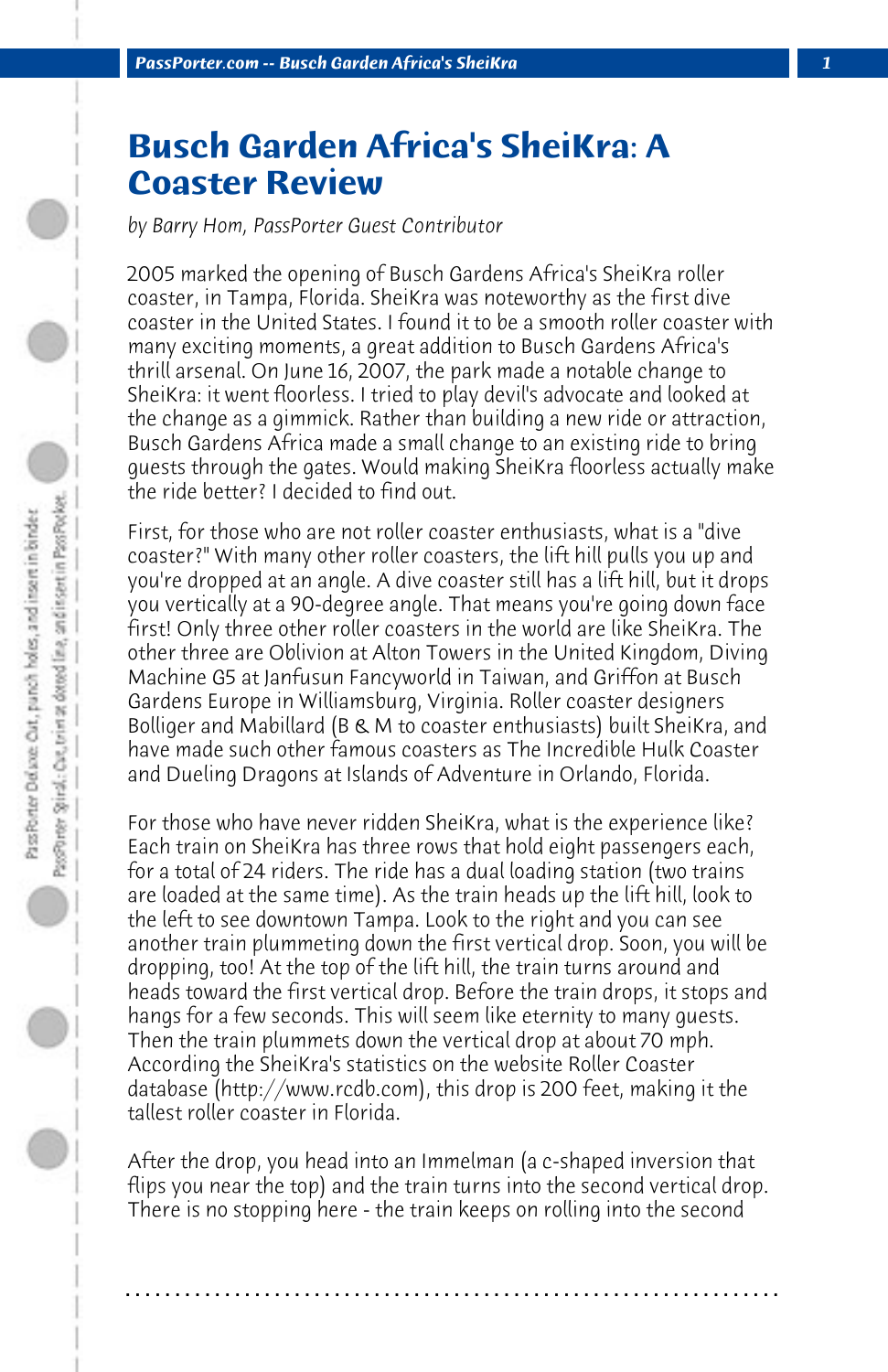vertical drop. Then the train travels along a banked curve that splashes down right into the water. If you are watching from the sideline, you can see a huge flume of water rise from the back of the train. The train then turns around into the station and then you disembark.

After riding SheiKra for the first time in 2005, my overall impression was "Wow!" SheiKra's drops are really amazing. The drops are the best parts of the coaster. You have a short time to catch your breath before the second drop, and your breath is snatched away as soon as you catch it. The Immelman (SheiKra's only inversion) was fun, but I hardly knew I was inverted during my first ride. Ride in the first row for the best view. If you want airtime, ride in the last row. For a more intense ride, ride on the right side.

Now two years have passed, and Busch Gardens Africa removed the floor from SheiKra. However, even when SheiKra did have a floor, the second and third row had a "floorless" element. The second and third row had raised seating, so unless you had long legs, your feet never touched the ground. Now with no floor, nobody's feet touch the ground!

The floorless element of SheiKra draw fresh attention to a relatively new roller coaster. The ride layout hasn't changed - you still have the Immelman and the two drops. You still have the great view from the front row, the airtime in the back row, and the intense ride on the right hand side seats. The big change comes in the "scary factor" when you sit in the front row. When SheiKra had a floor, the front row had a small upraised bar that I call "the bar of protection." This bar obstructed the view as you stared down into 90 degrees of oblivion. It gave you a sense of comfort (albeit a false one) that if your restraints inexplicably failed, you would be saved from falling to your doom by "the bar of protection."

With the floor gone, the bar is gone as well. When you hang there at the first drop, all you see is the 90-degree drop and your shoes dangling. Nothing stands between you and oblivion! When I was in the front row and saw the first drop, I remember nothing but what seemed like a bottomless pit and my feet dangling. As my butt slipped down the seat a little, I had thoughts that my restraint would indeed fail and I would plunge to my death. In that moment of sheer terror a string of obscenities left my mouth. Keep in mind I've been on many roller coasters all over the world. I've been on the 420 foot tall Top Thrill Dragster at Cedar Point. However, I've only ridden two coasters that gave me a potty mouth: Top Thrill Dragster and floorless SheiKra! If a ride gave me a PG-13 vocabulary, then it must have been a good ride! The same sensation came to me during the second drop. I looked down and saw nothing but my sneakers and a seemingly never ending drop!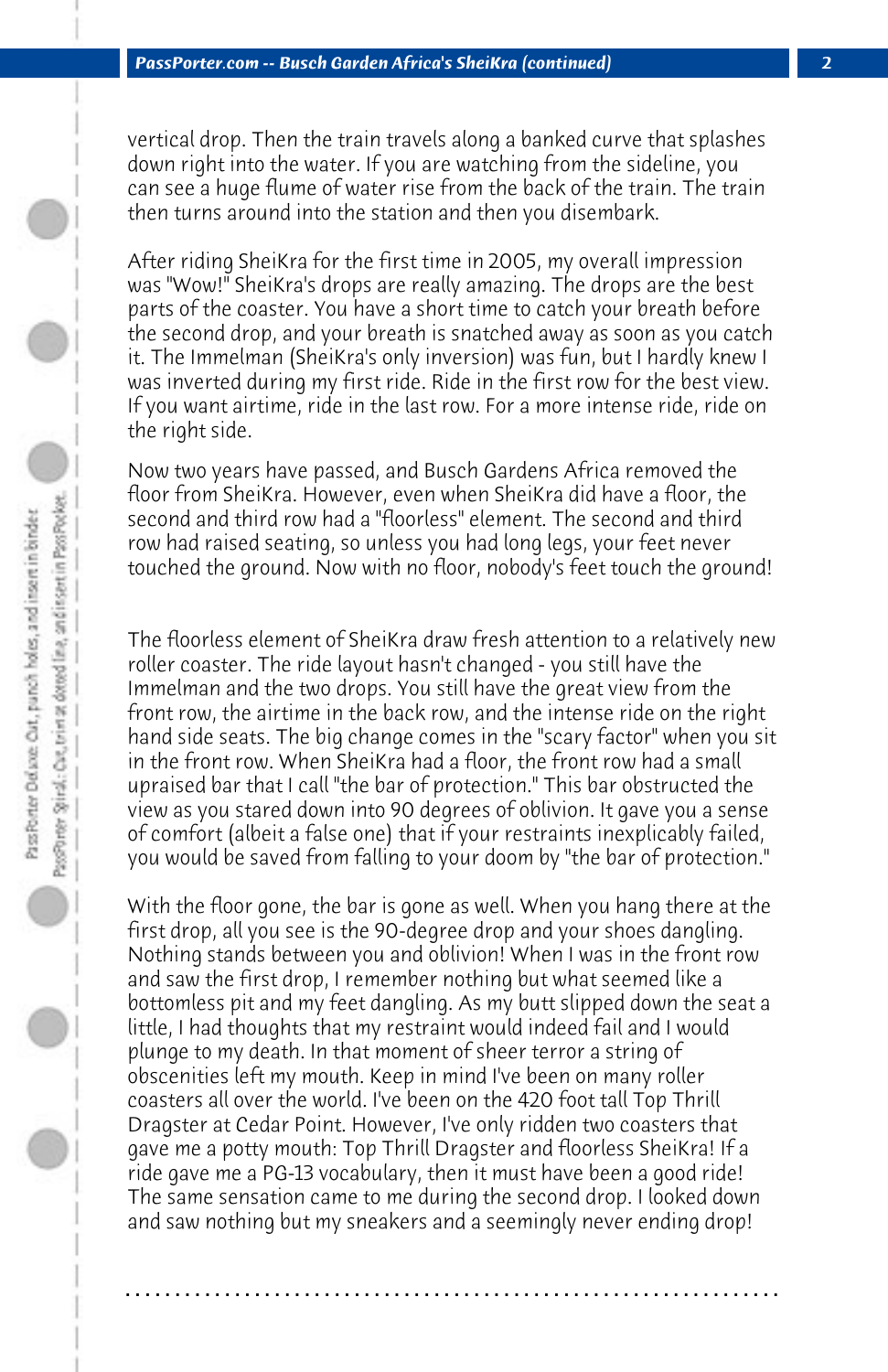*PassPorter.com -- Busch Garden Africa's SheiKra (continued) 3*

Terror and curse words struck again!

[I decided to ride the second row](http://www.buschgardens.com/) after my first row experience. It was a good ride, but it was not as exciting as the front row. When riding in the [second row, the front row became a "protective row](http://www.youtube.com/watch?v=jOoZZ1K6jpg)." It gave the same false sense of comfort "the bar of protection" once did.

Yes, pulling the floor out of SheiKra gives the park attention. I recall it getting a lot of press and advertisements the weeks leading up to it's re-opening. Making SheiKra floorless also makes it more a thrilling ride in the front seats. D[on't be scared off by](http://www.ioacentral.com/) the long line either. Even when the regular queue is over 80 to 90 percent full, the wait is generally no [longer than 30 minutes. If yo](http://www.themeparkreview.com/)u want to be scared out of your pants, sit in the front row and look down during the first drop. You won't forget the terror you will experience as you're face first and staring down from 200 feet above!

For more information on Busch Gardens Africa: http://www.buschgardens.com

My video of SheiKra in action from 2005: http://www.youtube.com/watch?v=jOoZZ1K6jpg

*About The Author: Barry is a roller coaster and theme/amusement park enthusiast. So far, he has ridden 386 roller coasters and visited over 80 theme and amusement parks in many U.S. states, France, United Kingdom, Norway, and Sweden. He is also a columnist and a moderator for the website IOA Central (*www.ioacentral.com). He is looking forward to a group trip with the website Theme Park Review ( www.themeparkreview.com) to Japan in September and a side trip to SoCal shortly afterwards.

*Article last updated: 9/6/2007*

*View the latest version online at:* 

*http://www.passporter.com/articles/coaster-review-busch-garden-africas-sheikra.html*

*Copyright by Barry Hom. All rights reserved under International and Pan-American Copyright Conventions. No part of this publication may be stored in a retrieval system or transmitted in any form by any means electronic, mechanical, photocopying, recording, scanning, or otherwise, except as permitted under sections 107 or 108 of the 1976 United States Copyright Act. Resale of this guide is strictly prohibited without the copyright holder's permission. If you purchased this publication from someone other than PassPorter Travel Press, please call 877-929-3273.*